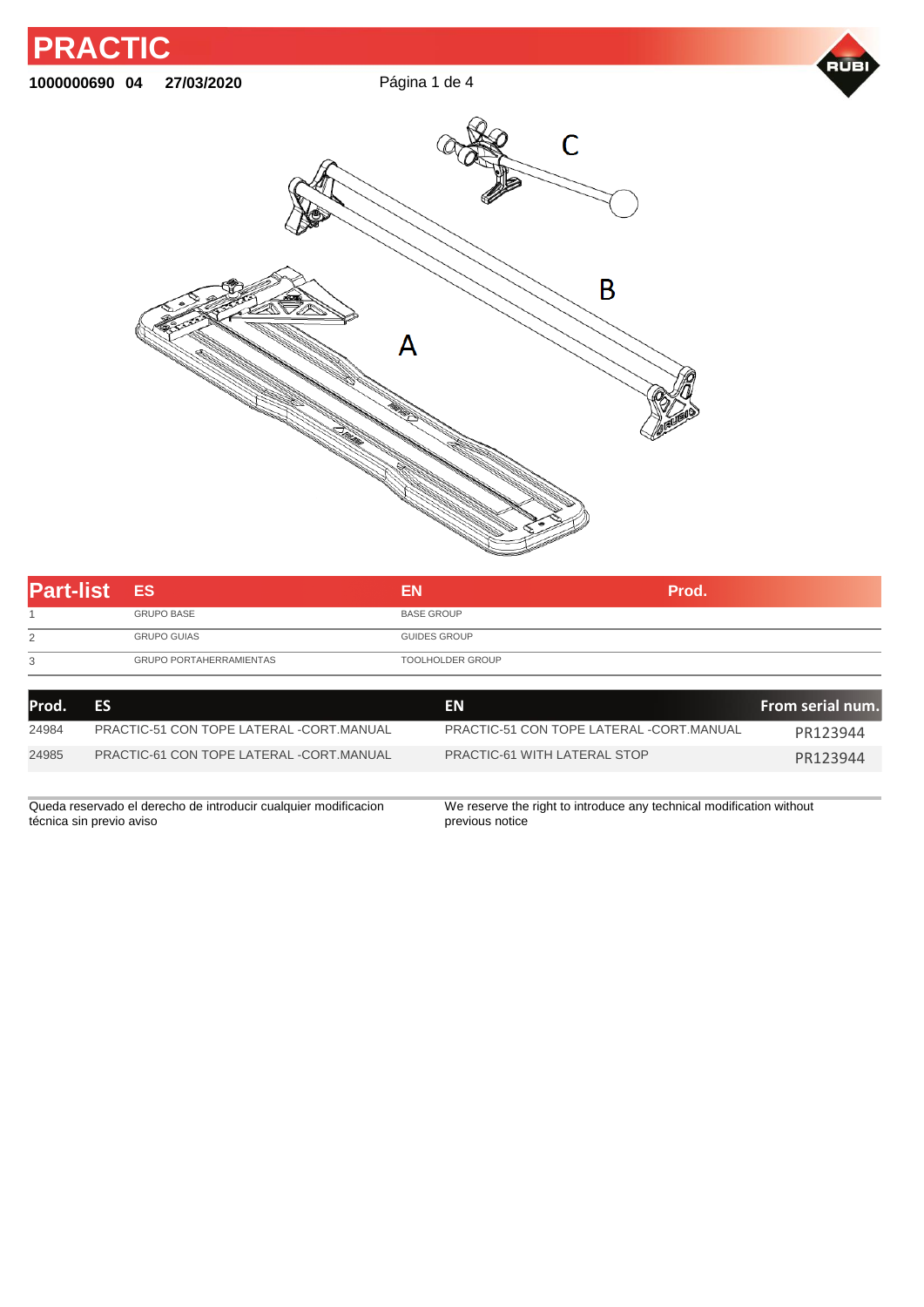

| <b>Part-list</b> |       |                | <b>ES</b>                      | <b>EN</b>                         | Prod. |
|------------------|-------|----------------|--------------------------------|-----------------------------------|-------|
|                  | 25772 |                | BASE BASIC-60 V2               | <b>BASE BASIC-60 V2</b>           | 24985 |
|                  | 25771 | $\mathbf{1}$   | <b>BASE BASIC-50 V2</b>        | <b>BASE BASIC-50 V2</b>           | 24984 |
| $\overline{2}$   | 12262 | 2              | TIRA GOMA STAR-50              | <b>RUBBER BAND STAR-50</b>        | 24984 |
| 2                | 12315 | 2              | TIRA GOMA STAR-60              | RUBBER BAND STAR-60               | 24985 |
| 3                | 15132 | $\overline{4}$ | TUERCA DIN 934 M6 CL8 ZN       | HEX NUT DIN 934 M6 CL8 ZP         |       |
| 4                | 25777 |                | <b>ESCUADRA BASIC V2</b>       | SQUARE BASIC V2                   |       |
| 5                | 45043 | 2              | TORN DIN 912 M6X10 6.8 ZN      | SCREW DIN 912 M6X10 6.8 ZP        |       |
| 6                | 25810 |                | COM.TOPE LATERAL BASIC/PRACTIC | LATERAL STOP BASIC/PRACTIC        |       |
| $\overline{7}$   | 45038 |                | ARAND DIN 9021 A6,4 ZN         | WASHER DIN 9021 A6,4 ZP           |       |
| 8                | 17021 |                | COM.POMO M6X10 ROJO            | RED KNOB SET M6X10                |       |
| 9                | 13436 |                | SUPLEMENTO 45° V2              | 45° SUPPLEMENT V2                 |       |
| 10               | 83035 | 2              | TUERCA DIN 6923 M6 CL8 ZN      | NUT DIN 6923 M6 CL8 ZP            |       |
| 11               | 25238 |                | TOPE LATERAL BASIC/PRACTIC     | <b>BASIC/PRACTIC LATERAL STOP</b> |       |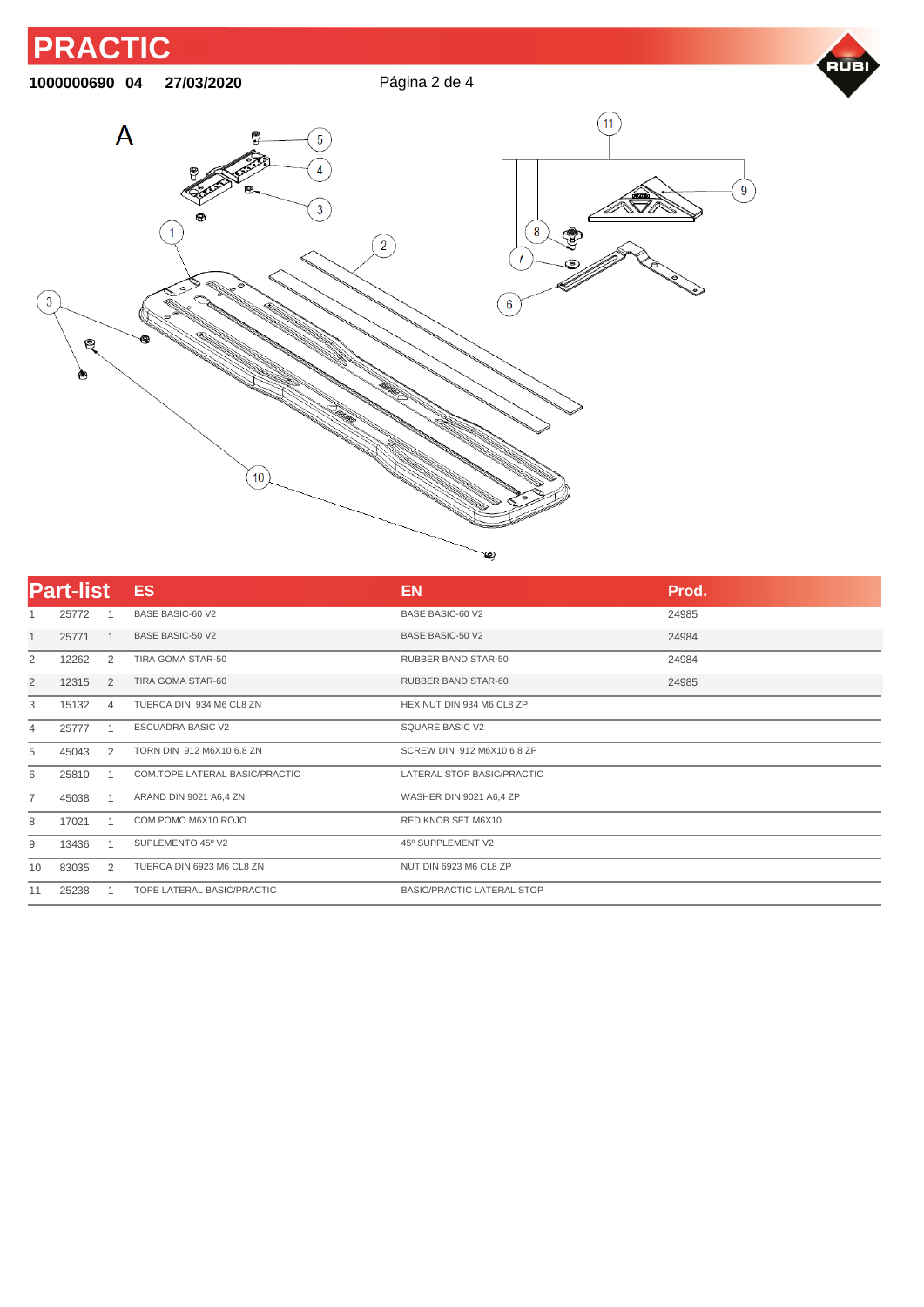